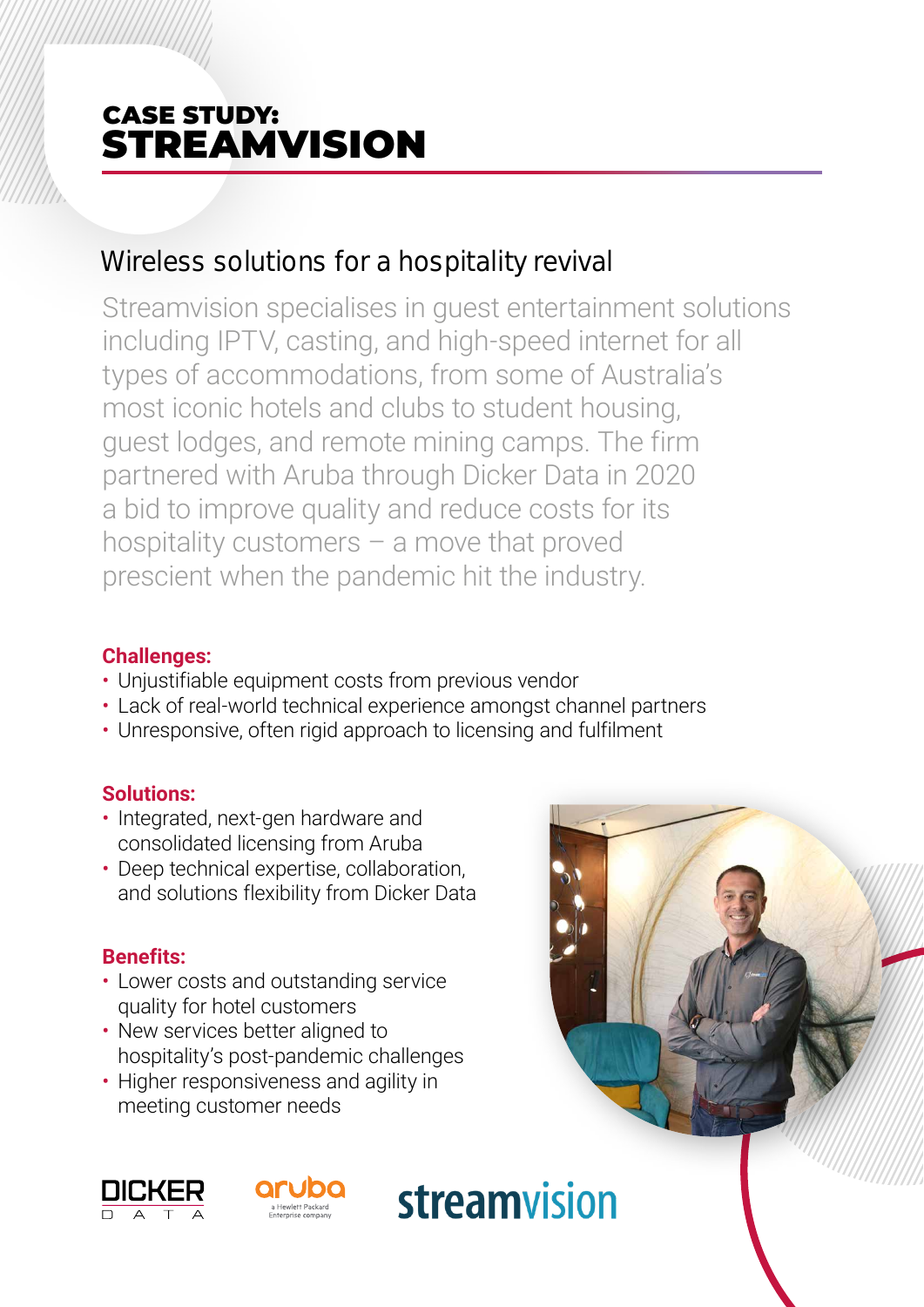## Challenges:

#### **High-cost, high-complexity wireless that left customers in the cold**

Streamvision sought out a new wireless solutions vendor when the costs of working with their incumbent  $-$  a popular wireless brand in the hotels space – proved too high to justify.

"We wanted to provide cost-effective solutions with solid ROI to our customers, and the equipment we were using at that point just wasn't doing that," says Greg Bassine, Director at Streamvision. "Not only were the costs of hardware exceptionally high, but we and our customers were struggling with the complexity and volume of licensing, installation, and maintenance needed to connect different nextgen services beyond plain Wi-Fi."

Other issues also hampered the overall quality of service that Streamvision could offer to its hospitality customers. Unavailability of access points, switches, and other stock frequently put new opportunities at risk. Solutions partners often lacked the real-world experience to guide Streamvision through more complex technical challenges, forcing its consultants to go direct to manufacturers. And the incumbent's highly structured licensing ecosystem left little room for Streamvision to adapt and innovate in its customers' best interests.

"We were asking ourselves, can we do better? What's the actual best outcome we can give to our customers?" says Bassine. "It was getting harder and harder for them to justify the costs of their wireless technology, and we wanted to change that."

## Solution:

#### **Simple, integrated Aruba solutions backed up by Dicker's renowned service**

Aruba's value proposition caught the Streamvision team's attention because of its all-in-one approach to connectivity and licensing – combined with a much lower price point. "The all-in-one units that Aruba offered were certainly a drawcard. They have a product suite which is really well suited to the space we're in," Bassine says, pointing at features like Wi-Fi 6 and onestop licensing management through Aruba Central. "But it was Dicker Data's expertise and flexibility that really changed the game."

The partnership saw Streamvision team up closely with Dicker Data's experts to unknot more complex technical questions and better align Aruba's stack with customers' needs. In one early instance, the Streamvision team was struggling to identify which Aruba devices would best suit a large technology upgrade for a Canberra hotel. Darko Raic, one of Dicker Data's top solutions architects for Aruba, was quick to lend a hand.

"We understood the technology basics, but the wide range of options was a challenge," Bassine recalls. "Darko's a magician: when we approached him, he knew not only which switches and access points would best fit the customer, but how to piece them together into that single platform that Aruba's solutions allow for. It's the difference between whitepaper knowledge and real passion for the product."

More recently, Streamvision worked with Darko to consolidate multiple networks across a major Australian hotel chain, substantially lowering its capital and management overheads. "The chain was running a Zigbee network just for its smart locks, a Wi-Fi network for guests, other networks for each different service," Bassine says. "We used Aruba's access points, which support standards like Zigbee and Wi-Fi 6 in the one device, to knock out all those extra networks with a single deployment."

Streamvision now looks to Dicker Data as the single source of truth for all things Aruba-related, allowing the firm to respond faster to customers and subsequently win more opportunities. Streamvision also relies on Dicker Data's inventory levels to deliver Aruba solutions with minimal disruptions.

"When you're dealing with hotels, you have to install a lot of equipment – up to hundreds of access points – and we've often faced issues with other vendors when it comes to timely fulfilment," Bassine explains. "Dicker Data is great at keeping stock: they're constantly bringing items in early to pre-empt the needs of endcustomers. Reliable access to inventory has been hugely important for us, especially through the pandemic as our own business model evolves."